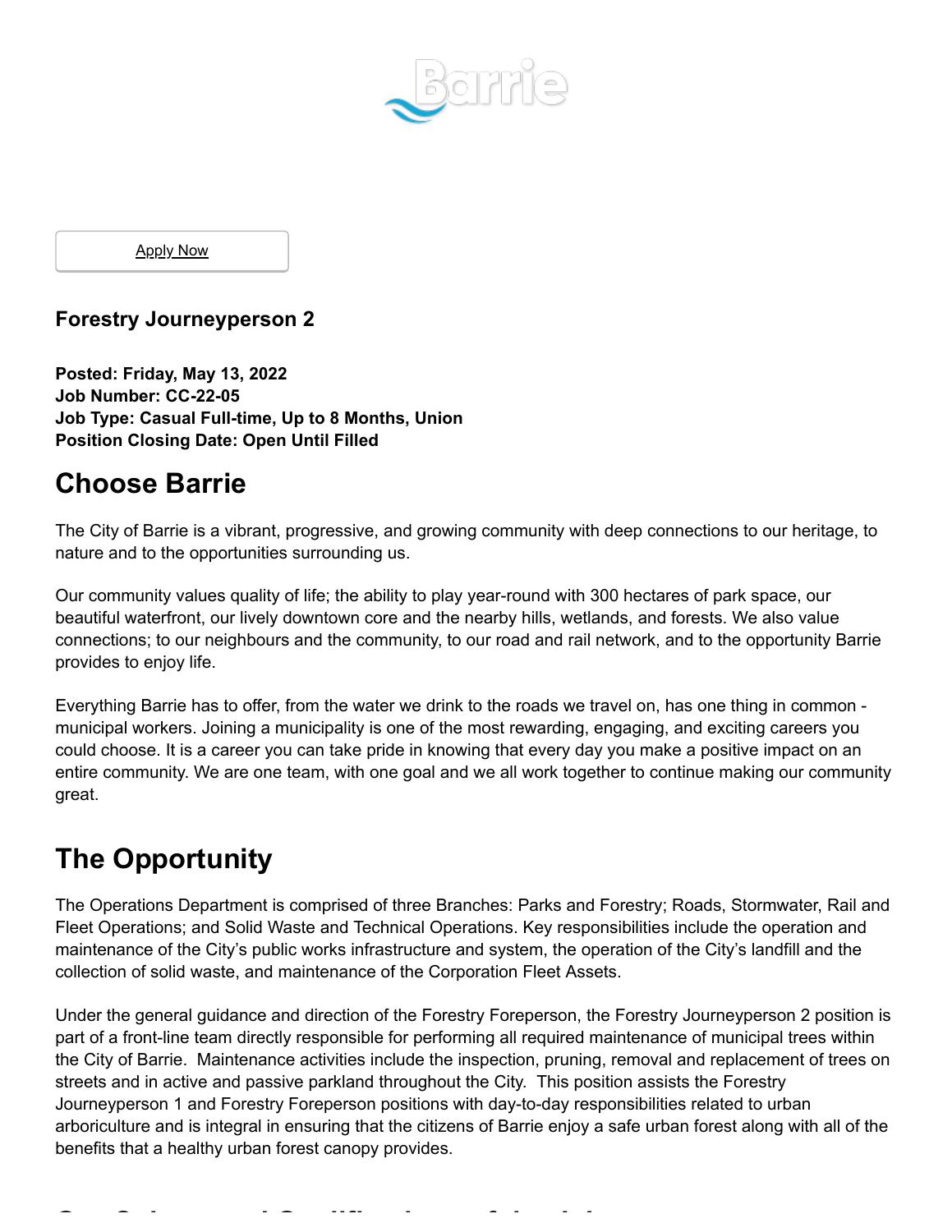# **Our Culture and Qualifications of the Job**

#### **Corporate Culture**

Your workplace values align with our corporate values of *Strive, Share and Care* and you want to join us in providing exceptional services and programs to build a prosperous, growing and sustainable community

#### **Education** (degree/diploma/certifications)

- One (1) year College Certificate in Arboriculture, Urban Forestry, or related discipline
- Chainsaw Safety and Cutting Techniques Certificate from an accredited association, organization, or institution

#### **Experience**

Two (2) years of experience performing duties related to the above mentioned major responsibilities within an arboriculture and/or urban forestry work environment

#### **Knowledge/Skill/Ability**

- Working knowledge of all aspects of urban arboriculture
- Working knowledge of chainsaw maintenance
- Demonstrated ability to deal with the public in a courteous and efficient manner to promote a high standard of customer service and public relations at all times
- Basic computer literacy utilizing Microsoft Office Suite (Excel, Outlook, Word), tree inventory software and computerized maintenance management system software

### **Conditions of Employment**

- Valid Ontario Class "D" Driver's Licence with a "Z" endorsement in good standing
- Satisfactory Criminal Record Check\*

*\*Please note that this is a requirement of the position for any new employees to the City of Barrie in accordance with the Police Record Check Procedure. Existing employees will be grandparented from this requirement.*

# **Other Important Information**

**Location:** Operations Centre, 165 Ferndale Drive North, Barrie, Ontario

**Hours:** The normal hours of work are 40 hours per week in accordance with the Collective Agreement.

**Wage:** This position is within the CUPE Local 2380 Bargaining Unit with the following pay level and 2022 pay range:

- *Pay Level:* Level 5
- *Yearly Salary:* \$62,358.40 to \$74,672.00 per year
- *Hourly Pay Rate:* \$29.98 to \$35.90 per hour

Don't meet the credentials as outlined but have years of directly related experience? Please see the City's **EducationEquivalency Procedure** to determine if you may qualify for equivalency. Further information is available at www.barrie.ca/JobOpps.

• Position Equivalency Code: B